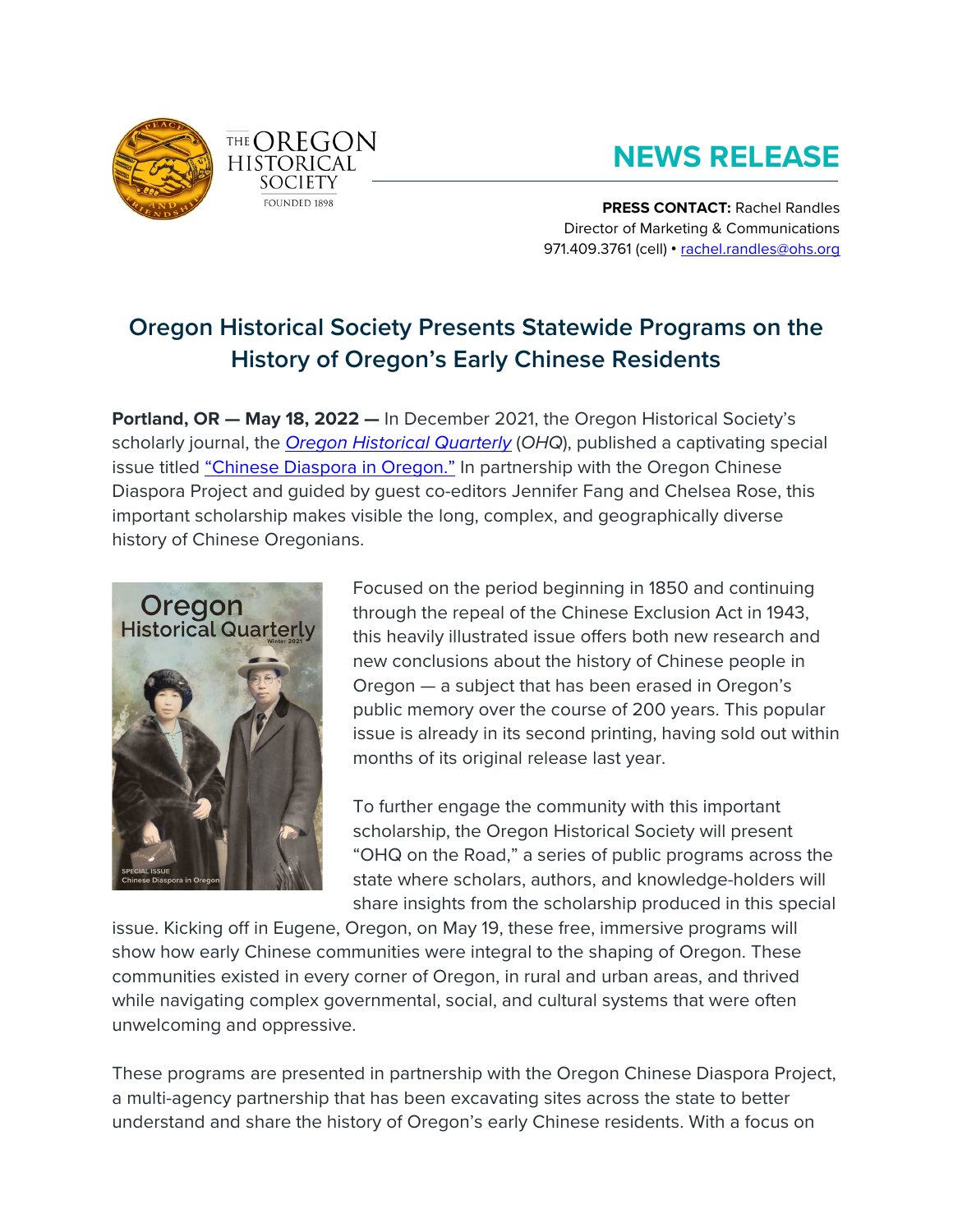rural communities, remote mining camps, and railroad construction, this collaborative project has provided important insight into the Chinese experience and role in the settlement and development of Oregon.

Published continuously since 1900, *OHQ* brings well-researched, well-written history about Oregon and the Pacific Northwest to both scholars and general readers. *OHQ* is one of the largest state historical society journals in the United States and is a recognized and respected source for the history of the Pacific Northwest region. The Winter 2021 ["Chinese Diaspora in Oregon"](https://www.ohs.org/research-and-library/oregon-historical-quarterly/current-issue.cfm) special issue and many back issues of the *[Oregon Historical Quarterly](http://ohs.org/research-and-library/oregon-historical-quarterly/index.cfm)* are available for purchase through the Oregon Historical Society's Museum Store for \$10, and a subscription to *OHQ* is a benefit of Oregon Historical Society membership.

# **OHQ on the Road Series Schedule**

## **[Longevity: The Archaeology of a Chinese Business in Eugene's Market District](https://www.ohs.org/events/archaeology-of-a-chinese-business.cfm)**

A panel discussion with Jon Krier, Marlene Jamplosky, and Chris Ruiz Thursday, May 19 at 6pm at the [Museum of Natural and Cultural History,](https://mnch.uoregon.edu/) Eugene

This presentation and panel discussion on a recently re-discovered early twentieth century Chinese restaurant and gift store in Eugene's downtown district illuminates a new chapter of Chinese experience in Oregon.

## **[Oregon's Early Chinese American History and Portland's Louie Chung](https://www.ohs.org/events/oregons-early-chinese-american-history.cfm)**

Presented by Jennifer Fang and Myron Louie Lee Wednesday, June 1 at 7pm at the Oregon Historical Society, Portland

Louie Chung immigrated to Oregon 1892 and worked as a contract laborer before becoming a wealthy Portland merchant. Join OHS for a discussion of what his story tells us about early Oregon history and the Chinese American diaspora.

# **[Bona Fide Merchants and the Buck Rock Tunnel: Chinese Diaspora in Southern](https://www.ohs.org/events/chinese-diaspora-in-southern-oregon.cfm)  [Oregon](https://www.ohs.org/events/chinese-diaspora-in-southern-oregon.cfm)**

Presented by Lisa A. Rice and Chelsea Rose Wednesday, June 15 at 7pm at [Grizzly Peak Winery,](https://grizzlypeakwinery.com/) Ashland

Discover how researchers used historical-document analysis and landscape-scale archaeological investigation to uncover powerful stories of the Chinese merchants and laborers whose actions left significant marks on southern Oregon.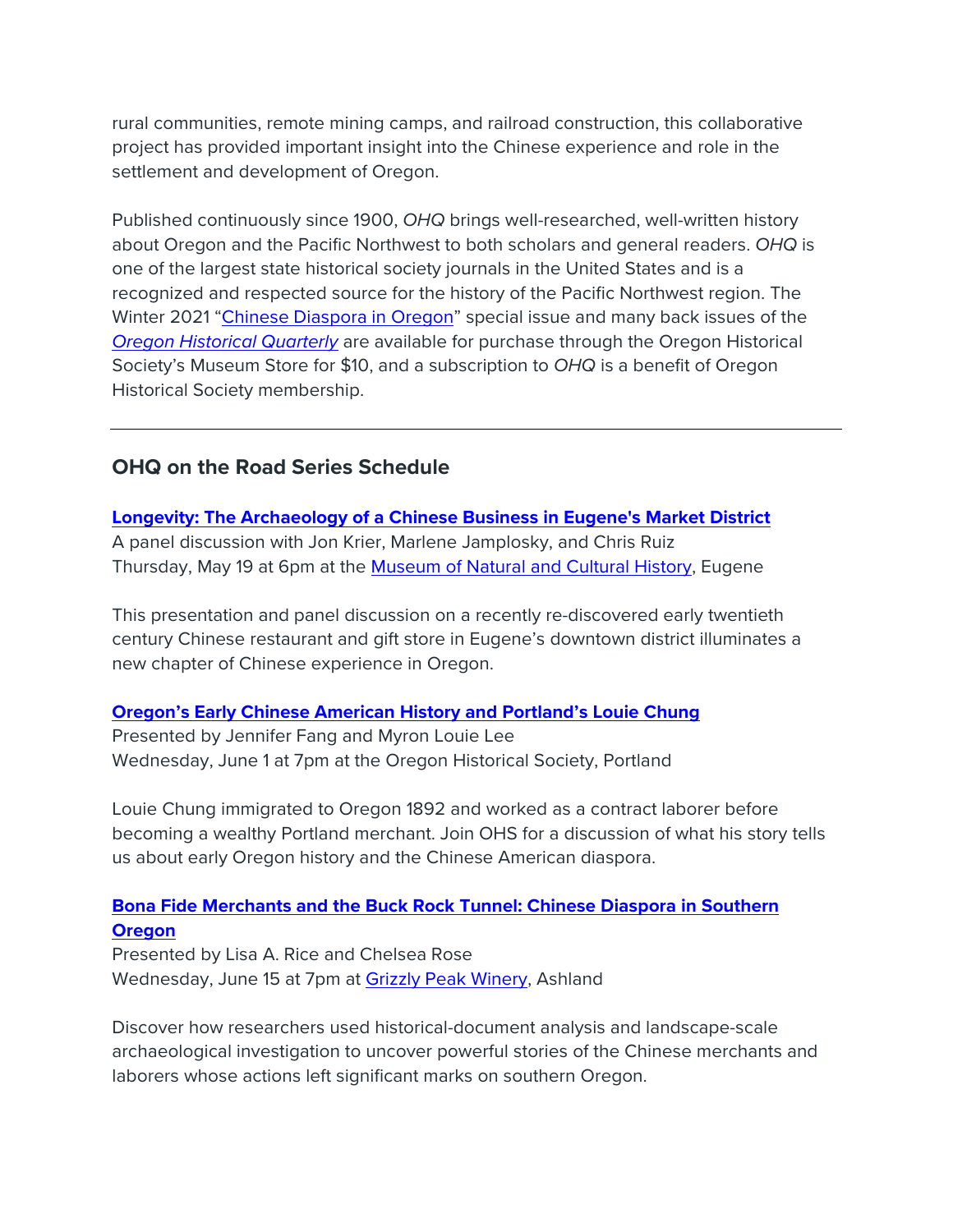#### **[Tour of Chinese Mining Sites in Malheur National Forest](https://www.ohs.org/events/tour-of-chinese-mining-sites.cfm)**

Led by archaeologists Don Hann and Katee Withee Friday, June 24 at 9am at [Kam Wah Chung State Heritage Site,](https://stateparks.oregon.gov/index.cfm?do=park.profile&parkId=5) John Day

Join two researchers whose work has helped reveal fascinating new information about the businesses, homes, and lifestyles of Chinese gold miners in eastern Oregon on a tour of the sites where Chinese miners lived, worked, and recreated. *Please note that this tour is now full, but folks can use the [registration link](https://docs.google.com/forms/d/e/1FAIpQLScQLHQxM8VGHvYe-YitvJotlyhQS8YSoTLj0lt2sZRRdcl_dQ/viewform?usp=sf_link) to be added to the waiting list in the event that anyone cancels.*

#### **[Uncovering the History of Chinese Mining in Eastern Oregon](https://www.ohs.org/events/uncovering-the-history-of-chinese-mining.cfm)**

Presented by Don Hann, William F. Willigham, and Katee Withee Friday, June 24 at 7pm at [Canyon City Community Hall,](https://www.canyoncityoregon.com/) Canyon City

Learn how the work of the statewide Oregon Chinese Diaspora Project has uncovered histories of Chinese mining partnerships in eastern Oregon — including business records, clothing, tools, and work and home sites — that shift our understanding of Oregon history.

#### **[Wing Hong Hai Company Store Open House](https://www.ohs.org/events/wing-hong-hai-company-store.cfm)**

Presented by Jacqueline Y. Cheung and Eric Gleason Sunday, June 26 at 1pm at the Wing Hong Hai Company Store, The Dalles

Discover objects from the Wing Hong Hai Company Store, which played an important role in the maintenance of Oregon's Chinese diaspora communities in The Dalles. This open house is hosted by the current building owners who are co-authors of an article in the *OHQ* special issue and are renovating the store and researching early members of the Chinese community in The Dalles.

#### **[Searching for Salem's Early Chinese Community](https://www.ohs.org/events/searching-for-salems-early-chinese-community.cfm)**

Presented by Myron Louie Lee, Kylie Pine, and Kirsten Straus Thursday, June 30 at 7pm at the [Willamette Heritage Center,](https://www.willametteheritage.org/) Salem

Learn how community members helped advise an archaeological team in uncovering a funerary table in Salem's Pioneer Cemetery, one of few physical remnants of the latenineteenth and early-twentieth-century community, which led to reinstating its use in a revived annual Qingming festival at the cemetery.